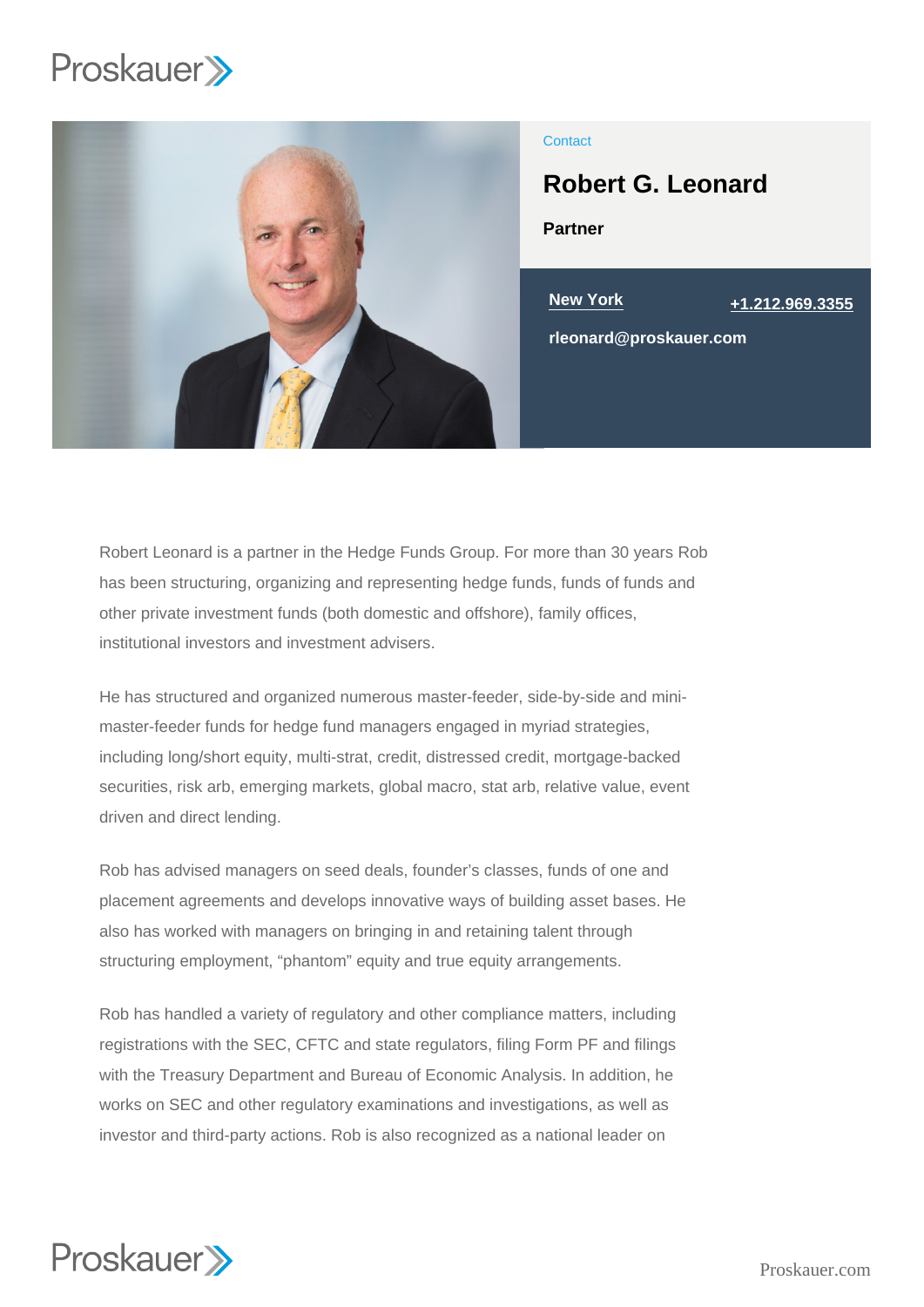alternative data where he counsels clients on due diligence on data providers, risk assessment and document negotiation.

## **Matters**

# **Experience:**

- Established fund-of-one vehicles for sovereign wealth funds and large state pension funds
- Set up a long-short equity manager using master feeder structure
- Represented a global macro manager in setting up a master feeder and in a \$100 million seed deal
- Represented a multi-billion client in the sale of a minority interest of a management business to affiliate of large investment bank
- Structured a billion-dollar seed/spin-out deal of a large investment bank
- Structured an insurance-based fund of funds product offered through insurance carriers supporting variable insurance policies and variable annuity contracts
- Assisted a multi-billion client in buy-out of party that seeded business 10 years earlier
- Structured a Cayman Islands-based offshore investment fund with U.S. and foreign equity securities investments
- Structured an offshore principal-protected product that utilizes leverage and has interest rate and currency swap components
- Represents a global financial institution in its role as placement agent for numerous hedge fund advisers and their funds

#### **Practices**

Hedge Funds, Family Office, Investment Management